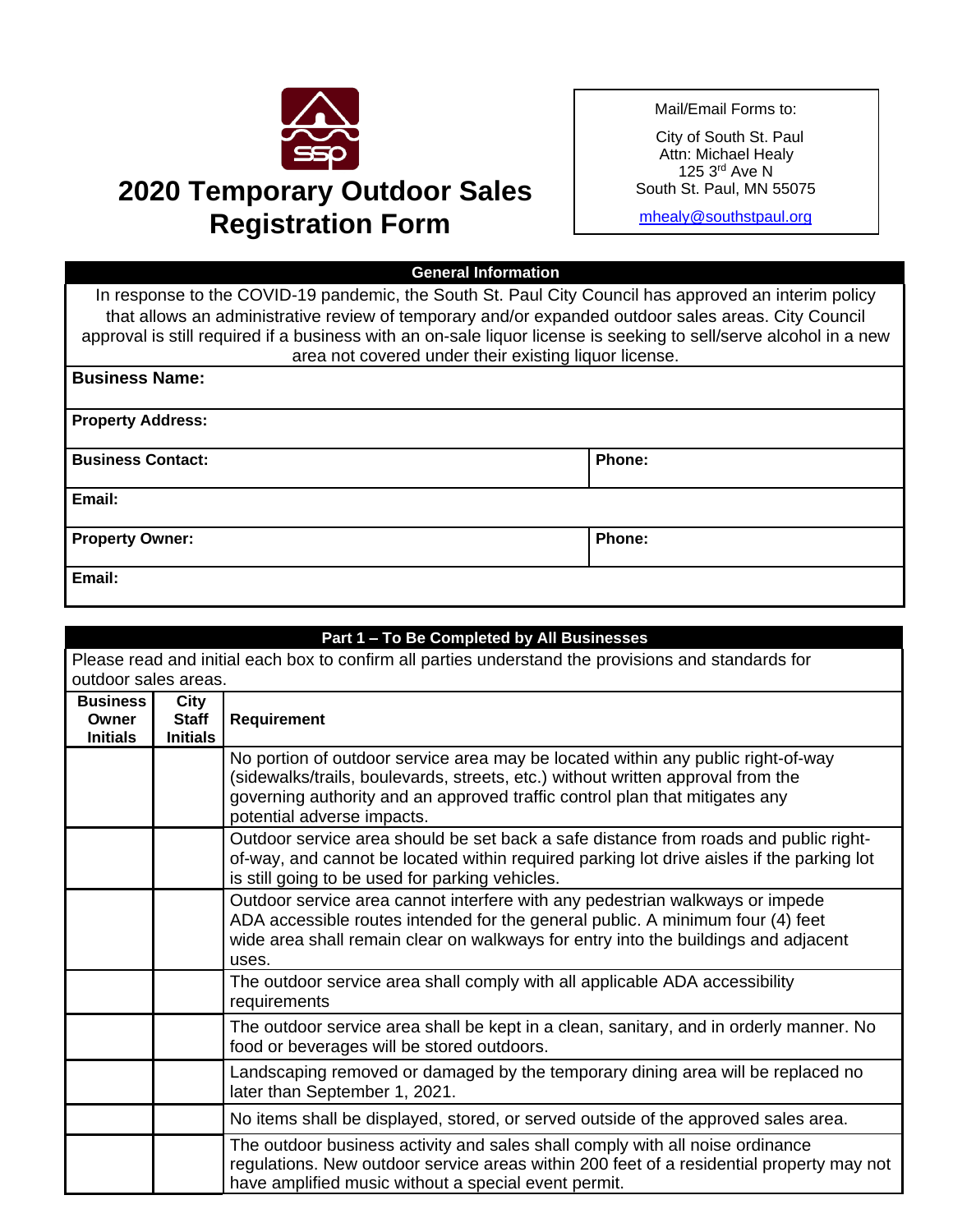| <b>Business</b><br>Owner<br><b>Initials</b> | City<br><b>Staff</b><br><b>Initials</b> | <b>Requirement</b>                                                                                                                                                                                                                                                                                                                                                                                                                                                                                       |
|---------------------------------------------|-----------------------------------------|----------------------------------------------------------------------------------------------------------------------------------------------------------------------------------------------------------------------------------------------------------------------------------------------------------------------------------------------------------------------------------------------------------------------------------------------------------------------------------------------------------|
|                                             |                                         | The outdoor service area shall conform to all fire and building codes (i.e. codes relating<br>to the number and type of exits that are required). Outdoor seating cannot block ingress<br>or egress to the building. Access shall be provided to all of the building's fire department<br>features such as the fire department connection, fire alarm room, and fire hydrants.                                                                                                                           |
|                                             |                                         | The business owner and property owner (if different), understand that all temporary<br>outdoor sales areas must be removed by no later than November 1, 2020. If the City<br>Council terminates the interim policy prior to that date, the business owner agrees to<br>remove the temporary outdoor sales area within ten (10) business days of termination.                                                                                                                                             |
|                                             |                                         | Tents and canopies shall be permitted so long as their design and openness to the<br>outdoors is consistent with any requirements established by Executive Orders. The<br>business owner and property owner (if different), understand that a fire department<br>inspection is required if a tent exceeding 400 square feet or a canopy (open on all sides<br>at all times) exceeding 700 square feet is proposed. Please call South Metro Fire<br>Department at 651-552-4176 to schedule an inspection. |
|                                             |                                         | Part 2 - To Be Completed Only by Bars & Restaurants                                                                                                                                                                                                                                                                                                                                                                                                                                                      |
|                                             |                                         | Complete this section if the outdoor sales area is a dining area for a bar or restaurant.                                                                                                                                                                                                                                                                                                                                                                                                                |
| <b>Business</b><br>Owner<br><b>Initials</b> | City<br><b>Staff</b><br><b>Initials</b> | <b>Requirement</b>                                                                                                                                                                                                                                                                                                                                                                                                                                                                                       |
|                                             |                                         | Total dining capacity including expanded outdoor dining area may not exceed seating<br>capacity and distancing requirements established by Executive Orders.                                                                                                                                                                                                                                                                                                                                             |
|                                             |                                         | Approximate minimum parking of 1 space per 3 outdoor dining seats must be maintained. The<br>business must demonstrate that they have adequate parking availability for customers. Both<br>off-street and on-street parking spaces shall be considered as well as bicycle parking.                                                                                                                                                                                                                       |
|                                             |                                         | If off-street parking is being provided at the business, the business must ensure that it<br>maintains the same number of ADA compliant handicapped parking stalls that it has during<br>normal operations.                                                                                                                                                                                                                                                                                              |
|                                             |                                         | Hours of operation of an outdoor dining will/shall be restricted to the hours of operation of<br>the restaurant's interior space. Outdoor dining area shall not operate between the hours<br>of 1:00 a.m. and 7:00 a.m. New outdoor dining areas shall close by 10 p.m. if located<br>within 200 feet of a residential property.                                                                                                                                                                         |

| Part 3 - To Be Completed Only by Alcohol License Holders                                                |                                      |                                                                                                                                                                |  |  |  |
|---------------------------------------------------------------------------------------------------------|--------------------------------------|----------------------------------------------------------------------------------------------------------------------------------------------------------------|--|--|--|
| Complete this section if alcohol will be sold, served or consumed in the temporary outdoor dining area. |                                      |                                                                                                                                                                |  |  |  |
| <b>Business</b><br>Owner<br><b>Initials</b>                                                             | <b>City Staff</b><br><b>Initials</b> | <b>Requirement</b>                                                                                                                                             |  |  |  |
|                                                                                                         |                                      | The temporary outdoor dining area will be completely enclosed by fencing or a similar<br>barrier.                                                              |  |  |  |
|                                                                                                         |                                      | The applicant certifies that all federal, state, and City alcohol regulations shall apply to the<br>temporary outdoor dining area and compliance shall be met. |  |  |  |

## **All Businesses - Required Documentation**

 All businesses must read, sign, and submit this form before temporary outdoor sales areas are added. Completed forms can be mailed to City Hall or emailed to [mhealy@southstpaul.org](mailto:mhealy@southstpaul.org)

Once applications are approved, the listed business contact will be notified.

All restaurants must submit a dimensioned site plan of the proposed dining area, including table locations, number of seats, fence/barrier locations, ingress/egress locations, and canopy cover information (if proposed).

Alcohol license holders must submit a certificate of liquor liability insurance indicating coverage is extended to the temporary outdoor dining area. Alcohol license holders must identify an outdoor seating area that is compact and contiguous to the on-sale liquor establishment, and such seating area must be approved by the City Council.